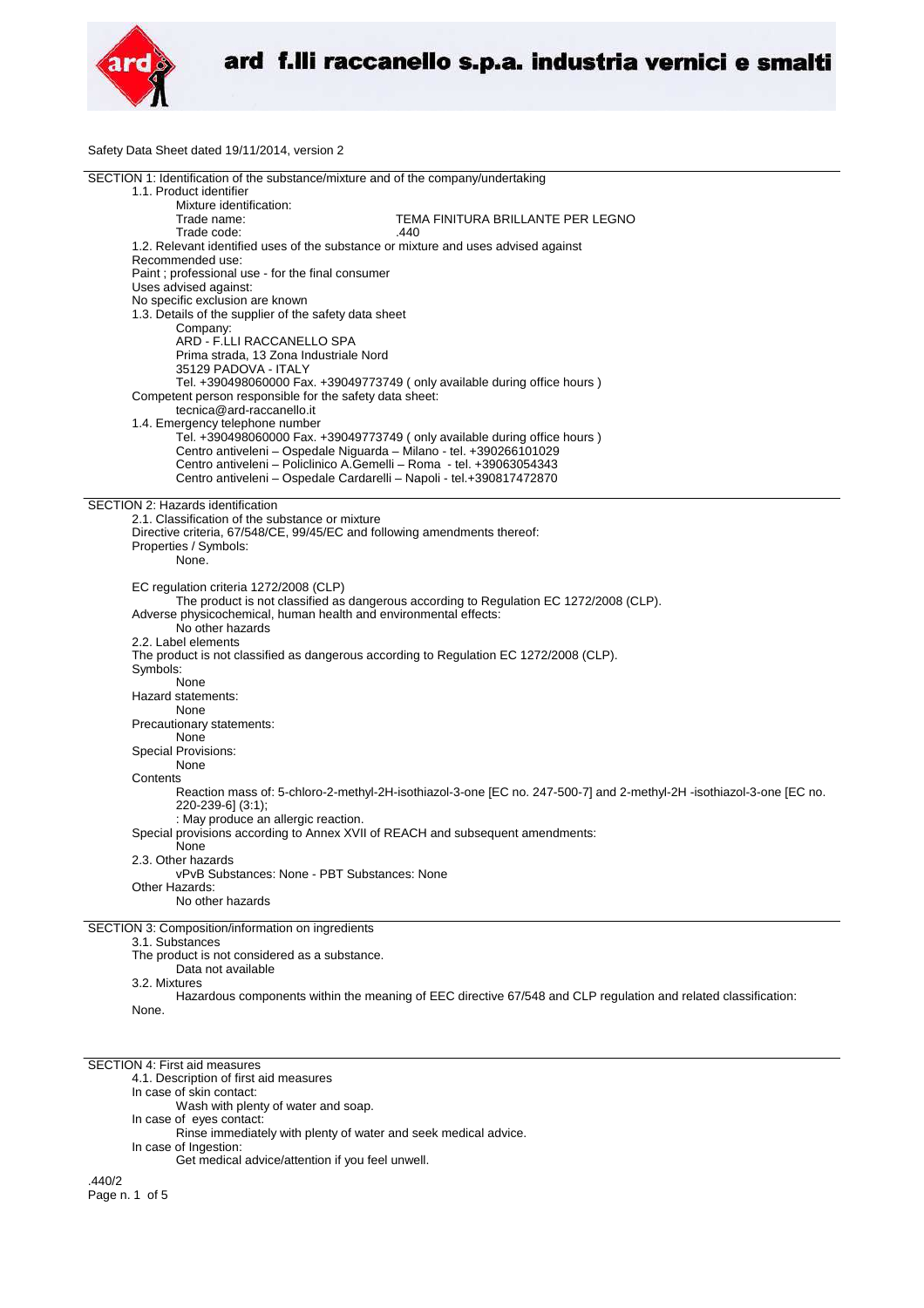Safety Data Sh

| Safety Data Sheet                                                                                     |  |
|-------------------------------------------------------------------------------------------------------|--|
| In case of Inhalation:                                                                                |  |
| Remove casualty to fresh air and keep warm and at rest.                                               |  |
| 4.2. Most important symptoms and effects, both acute and delayed                                      |  |
| None                                                                                                  |  |
| 4.3. Indication of any immediate medical attention and special treatment needed                       |  |
| Treatment:                                                                                            |  |
| None                                                                                                  |  |
|                                                                                                       |  |
| SECTION 5: Firefighting measures                                                                      |  |
| 5.1. Extinguishing media                                                                              |  |
| Suitable extinguishing media:                                                                         |  |
| Irrelevant, the product is not flammable.                                                             |  |
| Extinguishing media which must not be used for safety reasons:                                        |  |
|                                                                                                       |  |
| None in particular.                                                                                   |  |
| 5.2. Special hazards arising from the substance or mixture                                            |  |
| May produce toxic fumes of carbon monoxide if burning.                                                |  |
| Do not inhale explosion and combustion gases.                                                         |  |
| 5.3. Advice for firefighters                                                                          |  |
| Use suitable breathing apparatus.                                                                     |  |
| Collect contaminated fire extinguishing water separately. This must not be discharged into drains.    |  |
|                                                                                                       |  |
| SECTION 6: Accidental release measures                                                                |  |
| 6.1. Personal precautions, protective equipment and emergency procedures                              |  |
| Wear personal protection equipment.                                                                   |  |
| Remove persons to safety.                                                                             |  |
| See protective measures under point 7 and 8.                                                          |  |
| 6.2. Environmental precautions                                                                        |  |
| Do not allow to enter into soil/subsoil. Do not allow to enter into surface water or drains.          |  |
| Retain contaminated washing water and dispose it.                                                     |  |
| In case of gas escape or of entry into waterways, soil or drains, inform the responsible authorities. |  |
| 6.3. Methods and material for containment and cleaning up                                             |  |
| Suitable material for taking up: absorbing material, organic, sand.                                   |  |
| Wash with plenty of water.                                                                            |  |
| 6.4. Reference to other sections                                                                      |  |
| See also section 8 and 13                                                                             |  |
|                                                                                                       |  |
| SECTION 7: Handling and storage                                                                       |  |
| 7.1. Precautions for safe handling                                                                    |  |
| Avoid contact with skin and eyes.                                                                     |  |
|                                                                                                       |  |
| Do not eat or drink while working.                                                                    |  |
| See also section 8 for recommended protective equipment.                                              |  |
| 7.2. Conditions for safe storage, including any incompatibilities                                     |  |
| Keep away from food, drink and feed.                                                                  |  |
| Incompatible materials:                                                                               |  |
| None in particular.                                                                                   |  |
| Instructions as regards storage premises:                                                             |  |
| Adequately ventilated premises.                                                                       |  |
| 7.3. Specific end use(s)                                                                              |  |
| None in particular                                                                                    |  |
|                                                                                                       |  |
| SECTION 8: Exposure controls/personal protection                                                      |  |
| 8.1. Control parameters                                                                               |  |
| Exposure limit(s):                                                                                    |  |
| There are not occupational exposure limits in accordance to the EU legislation                        |  |
| <b>DNEL Values:</b>                                                                                   |  |
| Data not available                                                                                    |  |
| <b>PNEC Values:</b>                                                                                   |  |
| Data not available                                                                                    |  |
| 8.2. Exposure controls                                                                                |  |
| Eye/ face protection:                                                                                 |  |
| Not needed for normal use. Anyway, operate according good working practices.                          |  |
| Skin protection                                                                                       |  |
| a) protection for hands:                                                                              |  |
| Not needed for normal use.                                                                            |  |
| b) other:                                                                                             |  |
|                                                                                                       |  |
| No special precaution must be adopted for normal use.                                                 |  |
| Respiratory protection:                                                                               |  |
| Not needed for normal use.                                                                            |  |
| Thermal Hazards:                                                                                      |  |
| None                                                                                                  |  |
| Environmental exposure controls:                                                                      |  |
| None                                                                                                  |  |
|                                                                                                       |  |
| SECTION 9: Physical and chemical properties                                                           |  |
| 9.1. Information on basic physical and chemical properties                                            |  |
|                                                                                                       |  |
| Appearance and colour:<br>Fluid dispersion various colors                                             |  |
| Odour:<br>Characteristic: slightly acrid<br>Odour threshold:<br>Data not available                    |  |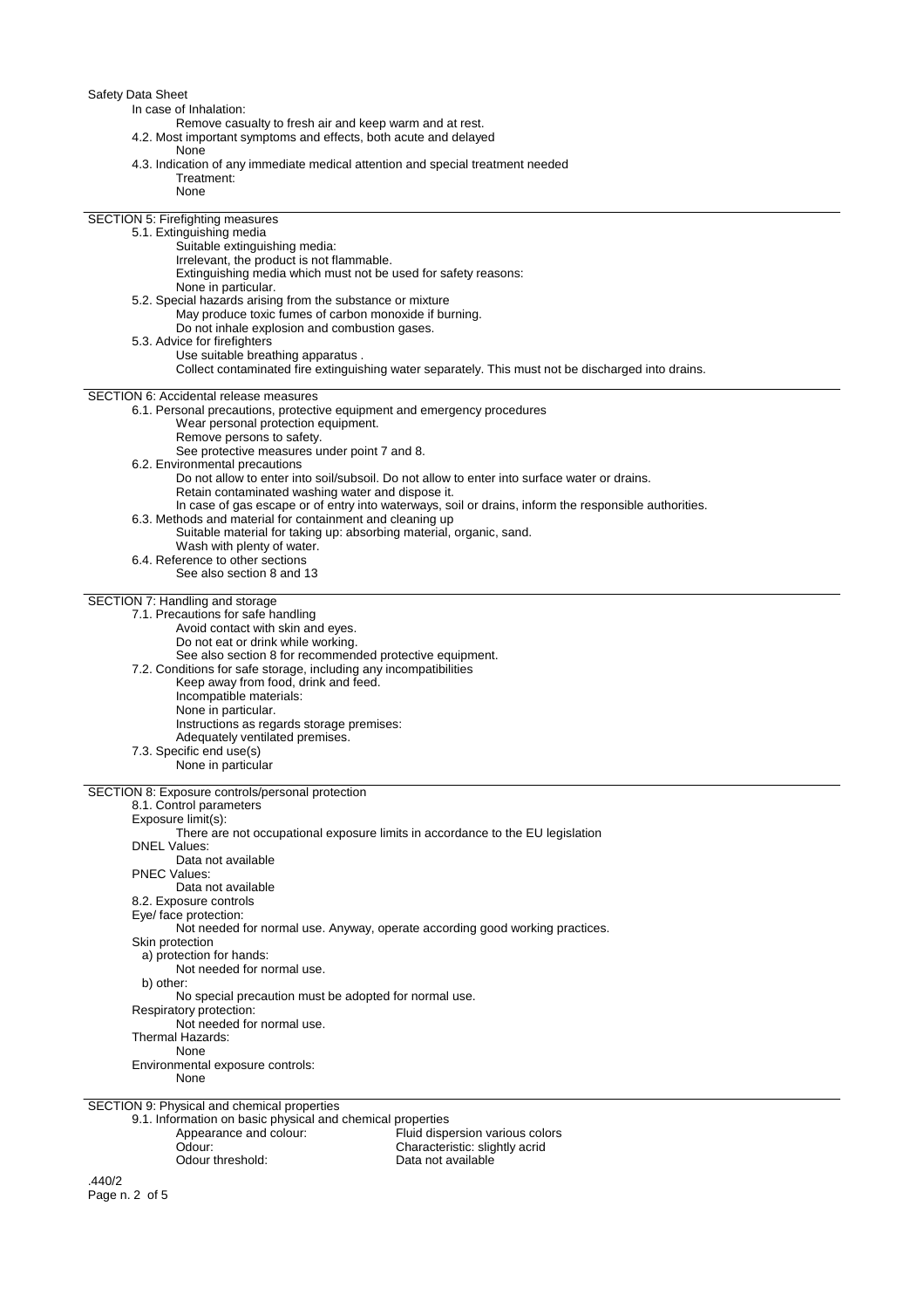| Safety Data Sheet<br>pH:                                                                                                              | 8,8                                                                                                                       |
|---------------------------------------------------------------------------------------------------------------------------------------|---------------------------------------------------------------------------------------------------------------------------|
| Melting point / freezing point:                                                                                                       | Data not available                                                                                                        |
| Initial boiling point and boiling range:                                                                                              | Data not available                                                                                                        |
| Solid/gas flammability:                                                                                                               | Data not available                                                                                                        |
| Upper/lower flammability or explosive limits:                                                                                         | Data not available                                                                                                        |
| Vapour density:                                                                                                                       | Data not available                                                                                                        |
| Flash point:                                                                                                                          | Not flammable                                                                                                             |
| Evaporation rate:                                                                                                                     | Data not available                                                                                                        |
| Vapour pressure:                                                                                                                      | Data not available                                                                                                        |
| Relative density:                                                                                                                     | 1020-1050 g/l a 20°C                                                                                                      |
| Solubility in water:<br>Solubility in oil:                                                                                            | Miscible<br>Insoluble                                                                                                     |
| Partition coefficient (n-octanol/water):                                                                                              | Data not available                                                                                                        |
| Auto-ignition temperature:                                                                                                            | Data not available                                                                                                        |
| Decomposition temperature:                                                                                                            | Data not available                                                                                                        |
| Viscosity:                                                                                                                            | 1400 - 1800 cP 20°C                                                                                                       |
| Explosive properties:                                                                                                                 | Data not available                                                                                                        |
| Oxidizing properties:                                                                                                                 | Data not available                                                                                                        |
| 9.2. Other information                                                                                                                |                                                                                                                           |
| Miscibility:                                                                                                                          | Data not available                                                                                                        |
| Fat Solubility:                                                                                                                       | Data not available                                                                                                        |
| Conductivity:                                                                                                                         | Data not available                                                                                                        |
| Substance Groups relevant properties: Data not available<br>Note: The data herein refer to QC when the product was put on the market. |                                                                                                                           |
|                                                                                                                                       |                                                                                                                           |
| SECTION 10: Stability and reactivity                                                                                                  |                                                                                                                           |
| 10.1. Reactivity                                                                                                                      |                                                                                                                           |
| Stable under normal conditions                                                                                                        |                                                                                                                           |
| 10.2. Chemical stability<br>Stable under normal conditions                                                                            |                                                                                                                           |
| 10.3. Possibility of hazardous reactions                                                                                              |                                                                                                                           |
| None                                                                                                                                  |                                                                                                                           |
| 10.4. Conditions to avoid                                                                                                             |                                                                                                                           |
| Stable under normal conditions.                                                                                                       |                                                                                                                           |
| 10.5. Incompatible materials                                                                                                          |                                                                                                                           |
| None in particular.                                                                                                                   |                                                                                                                           |
| 10.6. Hazardous decomposition products<br>None.                                                                                       |                                                                                                                           |
|                                                                                                                                       |                                                                                                                           |
| SECTION 11: Toxicological information                                                                                                 |                                                                                                                           |
| 11.1. Information on toxicological effects                                                                                            |                                                                                                                           |
| Toxicological information of the mixture:                                                                                             |                                                                                                                           |
| Data not available<br>Toxicological information of the main substances found in the mixture:                                          |                                                                                                                           |
| Data not available                                                                                                                    |                                                                                                                           |
|                                                                                                                                       | If not differently specified, the information required in Regulation 453/2010/EC listed below must be considered as N.A.: |
| a) acute toxicity;                                                                                                                    |                                                                                                                           |
| b) skin corrosion/irritation;                                                                                                         |                                                                                                                           |
| c) serious eye damage/irritation;                                                                                                     |                                                                                                                           |
| d) respiratory or skin sensitisation;                                                                                                 |                                                                                                                           |
| e) germ cell mutagenicity;                                                                                                            |                                                                                                                           |
| f) carcinogenicity;                                                                                                                   |                                                                                                                           |
| q) reproductive toxicity;                                                                                                             |                                                                                                                           |
| h) STOT-single exposure;<br>i) STOT-repeated exposure;                                                                                |                                                                                                                           |
| i) aspiration hazard.                                                                                                                 |                                                                                                                           |
|                                                                                                                                       |                                                                                                                           |
| SECTION 12: Ecological information                                                                                                    |                                                                                                                           |
| 12.1. Toxicity                                                                                                                        |                                                                                                                           |
| Data not available                                                                                                                    | Adopt good working practices, so that the product is not released into the environment.                                   |
| 12.2. Persistence and degradability                                                                                                   |                                                                                                                           |
| Data not available                                                                                                                    |                                                                                                                           |
| 12.3. Bioaccumulative potential                                                                                                       |                                                                                                                           |
| Data not available                                                                                                                    |                                                                                                                           |
| 12.4. Mobility in soil                                                                                                                |                                                                                                                           |
| Data not available                                                                                                                    |                                                                                                                           |
| 12.5. Results of PBT and vPvB assessment                                                                                              |                                                                                                                           |
| vPvB Substances: None - PBT Substances: None<br>12.6. Other adverse effects                                                           |                                                                                                                           |
| None                                                                                                                                  |                                                                                                                           |
|                                                                                                                                       |                                                                                                                           |
| SECTION 13: Disposal considerations                                                                                                   |                                                                                                                           |

13.1. Waste treatment methods

Recover if possible. In so doing, comply with the local and national regulations currently in force.

Waste should not be disposed of by release to sewers.

Contaminated packaging thinners and cleaning diluents must be landfilled.

.440/2 Page n. 3 of 5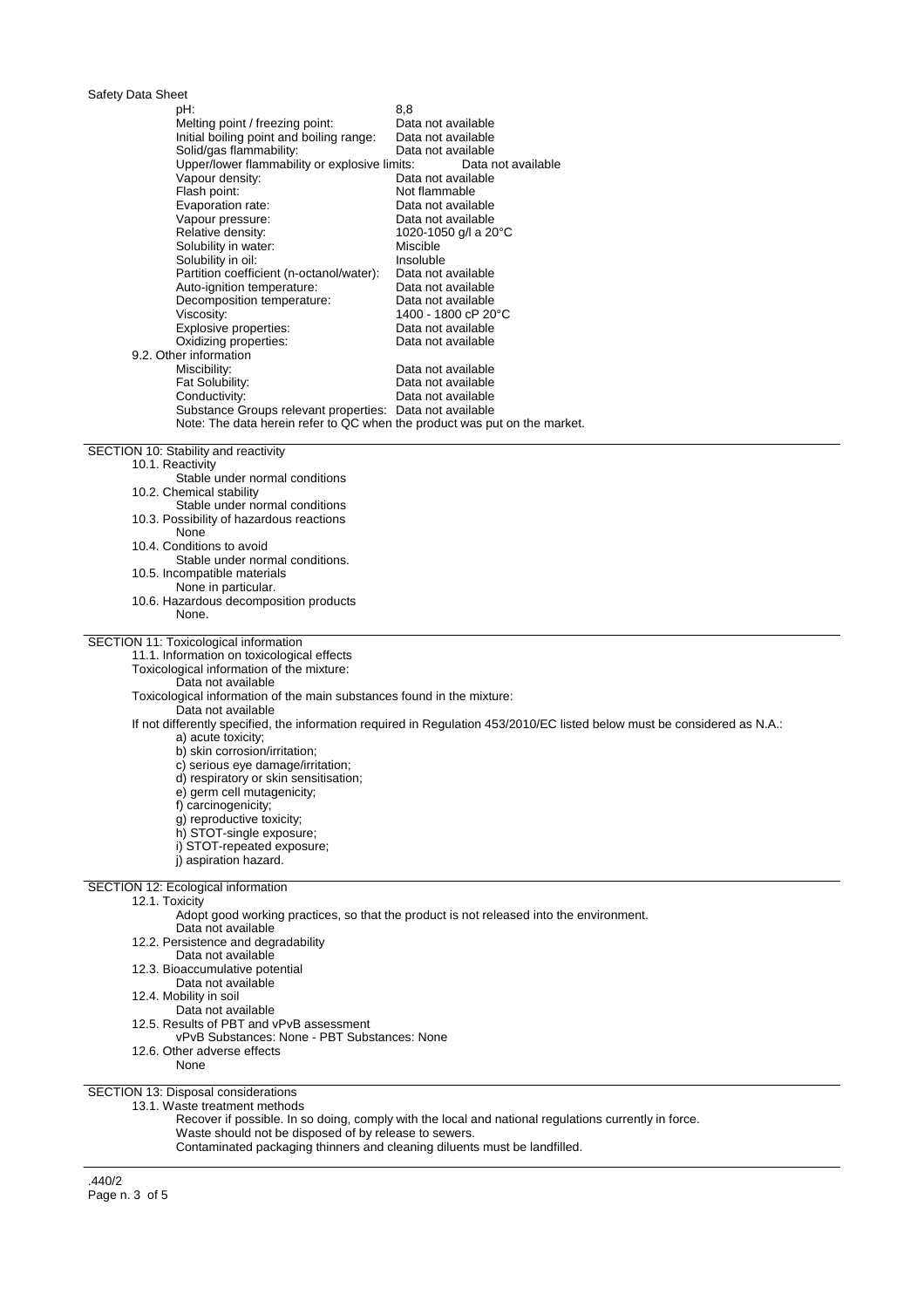Safety Data Sheet

SECTION 14: Transport information

14.1. UN number Not classified as dangerous in the meaning of transport regulations.

14.2. UN proper shipping name

Data not available

14.3. Transport hazard class(es)

Data not available

14.4. Packing group

Data not available

14.5. Environmental hazards Data not available

14.6. Special precautions for user

Data not available

14.7. Transport in bulk according to Annex II of MARPOL73/78 and the IBC Code Data not available

SECTION 15: Regulatory information

15.1. Safety, health and environmental regulations/legislation specific for the substance or mixture Dir. 67/548/EEC (Classification, packaging and labelling of dangerous substances). Dir. 99/45/EEC (Classification, packaging and labelling of dangerous preparations). DIR.2004/42/CE. Subcategory e Type BA limit COV 130 g/l. Contained in product < 130 g/l. Regulation (EU) No 528/2012 and subsequent amendments. Dir. 98/24/EC (Risks related to chemical agents at work). Directive 2000/39/CE (Occupational exposure limit values) and subsequent modifications: 2004/37/CE, 2006/15/CE and 2009/161/UE. Dir. 2006/8/EC Regulation (EC) n. 1907/2006 (REACH) Regulation (EC) n. 1272/2008 (CLP) Regulation (EC) n. 790/2009 (ATP 1 CLP) and (EU) n. 758/2013 Regulation (EU) n. 453/2010 (Annex I) Regulation (EU) n. 286/2011 (ATP 2 CLP) Regulation (EU) n. 618/2012 (ATP 3 CLP) Restrictions related to the product or the substances contained according to Annex XVII Regulation (EC) 1907/2006 (REACH) and subsequent modifications: **None** Where applicable, refer to the following regulatory provisions : 1999/13/EC (VOC directive)

15.2. Chemical safety assessment

No

## SECTION 16: Other information

Paragraphs modified from the previous revision:

SECTION 1: Identification of the substance/mixture and of the company/undertaking

SECTION 2: Hazards identification

SECTION 8: Exposure controls/personal protection

SECTION 9: Physical and chemical properties

SECTION 15: Regulatory information

This document was prepared by a competent person who has received appropriate training. Main bibliographic sources:

The ECHA database on registered substances.

ESIS- European chemical Substances Information System.

eChemPortal- the global portal to Information on Chemical Substance.

- GESTIS substance database.
- Insert further consulted bibliography

The information contained herein is based on our state of knowledge at the above-specified date. It refers solely to the product indicated and constitutes no guarantee of particular quality.

It is the duty of the user to ensure that this information is appropriate and complete with respect to the specific use intended. This MSDS cancels and replaces any preceding release.

Safety data Sheet not legally required.

Legend of acronyms and abbreviations used in the safety data sheet:<br>ADR: European Agreement concerning the Internationa ADR: European Agreement concerning the International Carriage of Dangerous Goods by Road.<br>CAS: Chemical Abstracts Service (division of the American Chemical Society). CAS: Chemical Abstracts Service (division of the American Chemical Society).<br>CLP: Classification, Labeling, Packaging. CLP: Classification, Labeling, Packaging. Derived No Effect Level EC50: Median effective concentration expected to produce a certain effect in 50% of test organisms ECHA: European Chemicals Agency<br>
ElNECS: European Inventory of Existin EINECS: European Inventory of Existing Commercial Chemical Substances ELINCS: European List of notified Chemical Substances GHS: Globally Harmonized System of Classification and Labeling of Chemicals.<br>
IATA: laternational Air Transport Association. IATA: International Air Transport Association.<br>IATA-DGR: Dangerous Goods Regulation by the "Ir IATA-DGR: Dangerous Goods Regulation by the "International Air Transport Association" (IATA).<br>ICAO: loternational Civil Aviation Organization. **ICAO:** International Civil Aviation Organization.<br>
ICAO-TI: Technical Instructions by the "Internation" Technical Instructions by the "International Civil Aviation Organization" (ICAO).

.440/2 Page n. 4 of 5